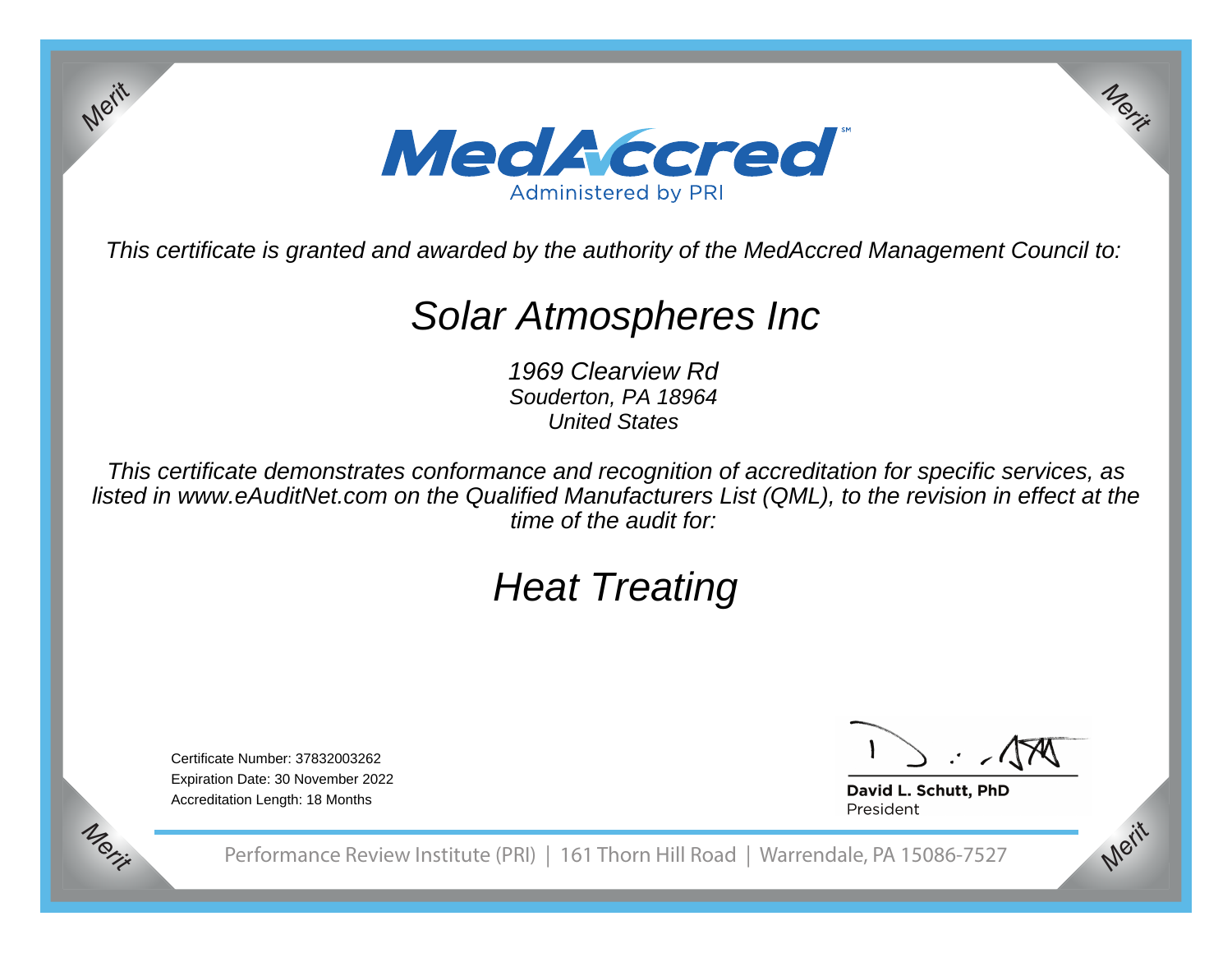

## **SCOPE OF ACCREDITATION**

### **Heat Treating**

#### **Solar Atmospheres Inc** 1969 Clearview Rd Souderton, PA 18964

This certificate expiration is updated based on periodic audits. The current expiration date and scope of accreditation are listed at: www.eAuditNet.com - Online QML (Qualified Manufacturer Listing).

In recognition of the successful completion of the PRI evaluation process, accreditation is granted to this facility to perform the following:

## **AC8102 Rev A - MedAccred Audit Criteria for Heat Treating (AC8102/8 must also be selected)(to be used on audits on/after 1 January 2017)**

Nickel and Cobalt Alloys – Customer Specs Stainless Steels – Customer Specs Stainless Steels – Industry Specs Stainless Steels, Martensitic – Customer Specs Stainless Steels, Martensitic – Industry Specs Stainless Steels, Precipitation Hardening – Customer Specs Stainless Steels, Precipitation Hardening – Industry Specs Titanium Alloys – Customer Specs Vacuum Heat Treating – Customer Specs Vacuum Heat Treating – Industry Specs

### **AC8102/4 - MedAccred Audit Criteria for Heat Treating for Metallography and/or Microindentation Hardness**

(L) Metallography (General)

- ASTM E 3 (info only)
- ASTM E 407 (info only)
- (L1) Microindentation (Interior)

ASTM E 384 (info only)

- (L10) Near Surface Examinations Carburization
- (L3) Oxidation/Corrosion
- (L5) Near Surface Examinations Microindentation (Surface) ASTM E 384 (info only)
- (L5X) Near Surface Examinations Microindentation (Surface)

ARP 1820 (info only)

- (L7) Near Surface Examinations IGA, IGO
- (L8) Near Surface Examinations Alpha Case: Wrought Titanium
- (LS) Micro: Surface Conditions

t-frm-0004 29-May-20